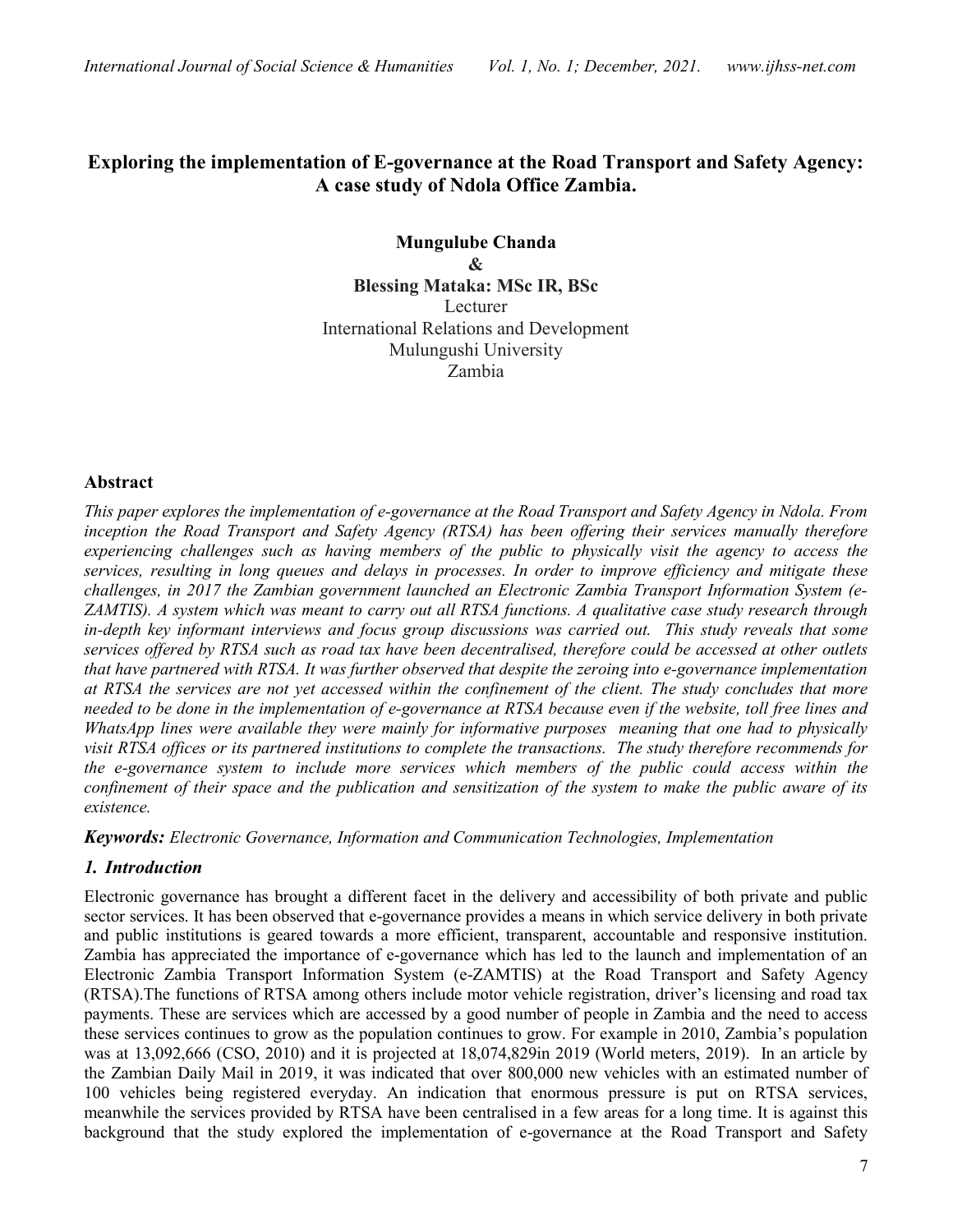Agency, focusing specifically on the barriers and possible enablers in the implementation of E-governance as well as the perceptions of the users and implementers on service provision through the e-governance platform at the Road Traffic and Safety Agency in Ndola.

## 2. Literature Review

According to the OECD (2003) information society tools and working practices have been adopted by both developed and developing countries in order to remain responsive to citizen needs. The use of various electronic technologies makes service provision easily and quickly accessible. It is noted that the rise of the information society has led to major changes in citizen expectations and organisational structures, cultures and working processes (Ibid, 2003). According to Kaur (2014) E-governance makes working of government more efficient, responsive and transparent. Okwenze (2010) defines Electronic governance (E-governance) as the application of Information and Communication Technologies (ICTs) to the processes of government functioning for the accomplishment of simple, accountable, speedy, responsive and transparent governance. Public institutions are directly involved in the provision of services to the people. However, many of services offered by public institutions are accessed physically, implying that the public or the people have to physically visit these institutions. Therefore, making it difficult for clients to complete tasks in the quickest time possible. The implementation of e-governance therefore make accessibility of services much easier and quicker. According to Kaur (2014) Governments use these web based services by internet to serve their citizens online, they give many online services like the payment of bills, taxes and citizens use the services according to their need, comfort and time.

E-governance implementation is measured through an e-government development index. Although it is not always the case that e-government development index points out how high or how low a country's e-governance development is. It still gives a picture of a country's e-governance development. According to UNDESA (2018), e-government development index measure three aspects that include provision of online services, telecommunication connectivity and human capacity.

### 2.1Background of e-governance implementation in Zambia

E-governance implementation in Zambia can be traced back to the 1993 Public Service Reforms Programme, whose main objective were to bring in accountability, transparency and efficiency in public service delivery (Mulikita, 1996). The implementation of e-governance in Zambia started as far back as 2006. According to Mzyece (2012), the roadmap to the implementation of e-governance in Zambia necessitated the adoption of Zambia's National Information and Communication Technology Policy in 2006. This was because e-governance was identified as a powerful enabler of good governance and e-governance programmes were explicitly defined and budgeted for in the fifth and sixth national development plans (Ibid, 2012).

The implementation of e-governance in Zambia has been improving. In 2008, the country was classified with a deficient e-government capacity below other sub Saharan countries such as Zimbabwe, Congo, South Africa and Burkina Faso. Furthermore, the 2008's e-government Readiness Index showed Zambia occupying 158th position out of 182 countries surveyed with an e-readiness Index (UN Report, 2008). Zambia included e-governance implementation in its Fifth National Development Plan of 2006-2010 and the National Information and Communication Technology Policy (Government of Zambia, 2006); as well as in the Sixth National Development Plan (SNDP) of 2011-2015 (Government of Zambia, 2011).

Weerakkody (2007) study on e-government established that Zambia was still grappling with introducing an ICT policy. It was submitted that the programs that may exist at that time were mostly artificial due to lack of guiding policy. It was noted that the government had made progress in computerising the Zambia Revenue Authority (ZRA), the agency responsible for tax and duty collection. Weerakkody (2007) futher observes that government had lowered excise duty on computers and related accessories in order to improve access to internet, further plans were underway in establishing a rural ICT fund with awareness programmes being undertaken to reach the citizens through the media and educational institutions and programs. However there was no specific measure instituted to encourage the public to access government services using the internet and no deliberate initiatives were currently in place to broaden internet access. Despite these strides, Weerakkody (2007) reveals that egovernment in Zambia had not yet benefited the citizens because it was still in its very early stages. However,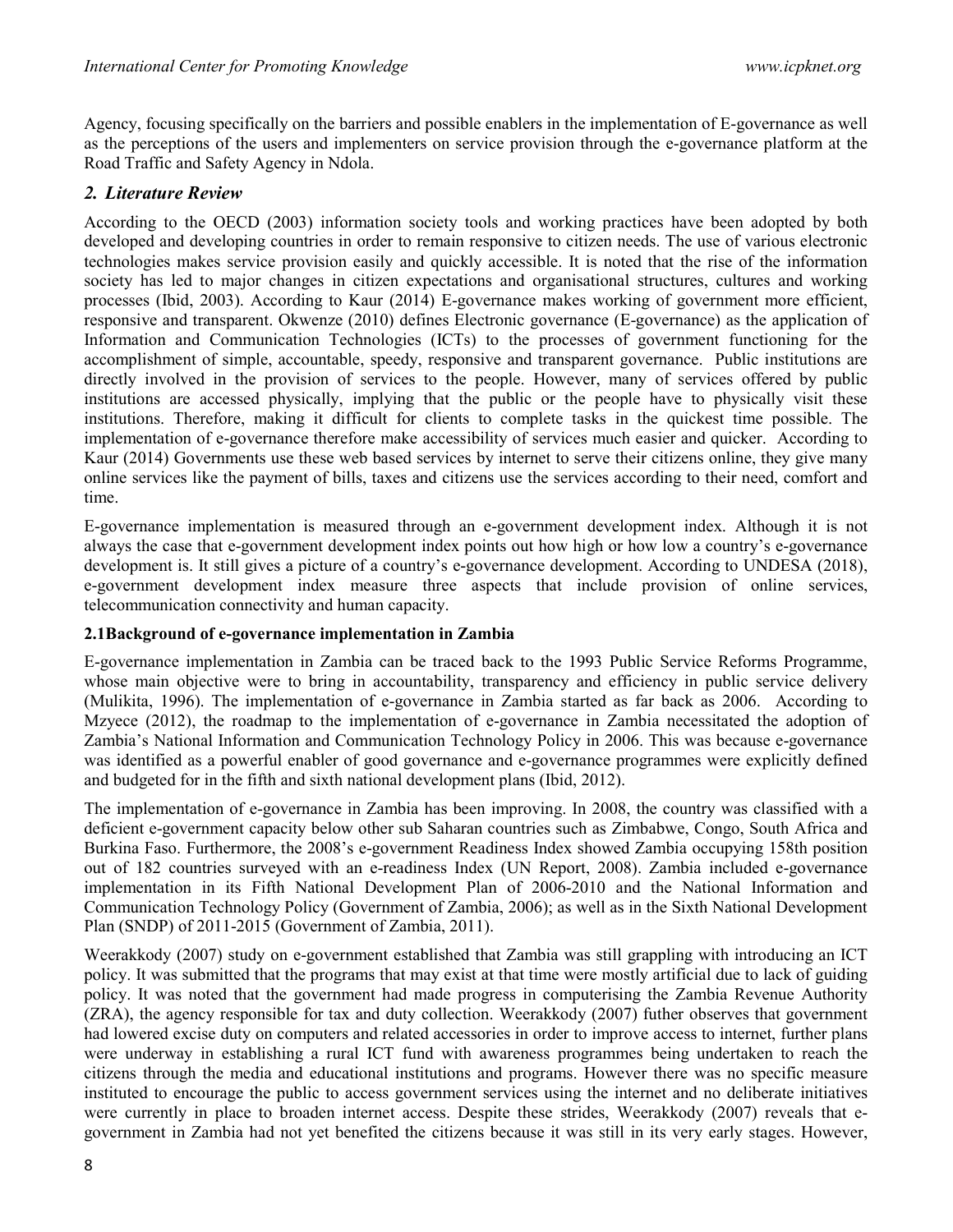some websites implemented by government agencies have been able to provide online information to the public, for instance, ZRA on tax and duty regulations.

Bwalya (2009) observes that the UN e-government report classified Zambia as possessing a deficient egovernment system. The report showed Zambia occupying 158<sup>th</sup> position out of 182 countries surveyed with an ereadiness index. In 2008, Zambia was officially recognized as a country with no online presence. It was established that the Human Capacity Index and Infrastructure Index were comparatively high in Zambia so there was a chance of realizing e-government implementation. However, it was found that usability, trust and ICT infrastructure have acted as the main impediments to e-government adoption.

Bwalya (2009) further observes that the implementation of the Hospital Information System (at major hospitals countrywide) and Financial and Administrative Management System (FAMS) had begun in 2008. The HMIS's mandate was to provide an online and active information system for the health system. The HMIS is being used particularly to help the medical staff in addressing illnesses in a more convenient and appropriate manner. However, the Ministry of Health Report (2010) identified that the challenge with the system was that citizens did not have access to the system. Furthermore, the lack of developed ICT infrastructure at health centres located in remote places of Zambia meant little or no chance at all in benefiting from this initiative. It also entailed that the full potential of this system could not be tapped because, in some places that had some ICT infrastructure, the human resources did not have the necessary skills and requisites to operate the HMIS. While in some districts, there could only be one person to manage all the HMIS systems installed at different health centres.

The 2010 UN e-government Report notes that the Zambia Immigration Authority as part of its agenda to provide its services efficiently and therefore contribute a substantial amount of tax returns to Zambia has implemented ZIMS. In line with this, and with a quest to reach more citizens with this improved service, the authority has opened a website where various services offered by the co-operation can be accessed. ZIMS is an electronic integrated visa and permit approval system which also has a component of border management within itself just like the website. This means the processing of applications for permits and visas is done through ZIMS.

However Bwalya (2013) notes that the full-scale implementation of the ZIMS was not easy to bring all the staff on board due to education limitations such as (computer illiteracy), mind set (attitude problems towards computers); lack of linkage between the Zambia Immigration Website and ZIMS. There has also been an inadequate physical ICT infrastructure at various Immigration Offices and Border Controls in the country to facilitate speedy processing of applications and the efficient handling of travellers (Citizens, tourists and other visitors) at all Borders. Furthermore, there have been limited confidence levels of the staff in the new system because it is an IT based system. There has also been a lack of trust in the new system by most people, rendering the newly introduced ZIMS platform unreliable. The sustainability of the institutional capacity building in ICTs at various departments countrywide has not been adequate.

Chipeta's study (2018) that employed both quantitative and qualitative research methodologies established that, Zambia's telecommunication infrastructure especially in government ministries and local authorities are inadequate to support the distribution of electronic services. It is observed that there are some form of web presence in government ministries and local authorities, which are used to communicate with their customers or citizens. This is an indication that government is taking necessary steps to adopt ICT and be able to communicate with individuals using the internet. Thus, the government has been supportive in the implementation of egovernance.

However, many online systems in government ministries and local authorities were partially integrated instead of being fully integrated. If they were fully integrated it would mean that if someone submitted details once; there should be no need to resubmit the same information elsewhere within government. This is because the information would sync using application programming interfaces making an enterprise government system. Another notable challenge has been the lack of specialized skills from the local people as well as limited implementing framework to guide the deployment of e-government agenda in the country (Chipeta, 2018). This concurs with Bwalya, Du Plessis and Rensleigh (2013) who observes that majority of people were not aware of egovernment implementation in Zambia and therefore, e-government must be implemented with due reference to local contextual. Despite the above observations, no detailed study has been carried out on the implementation of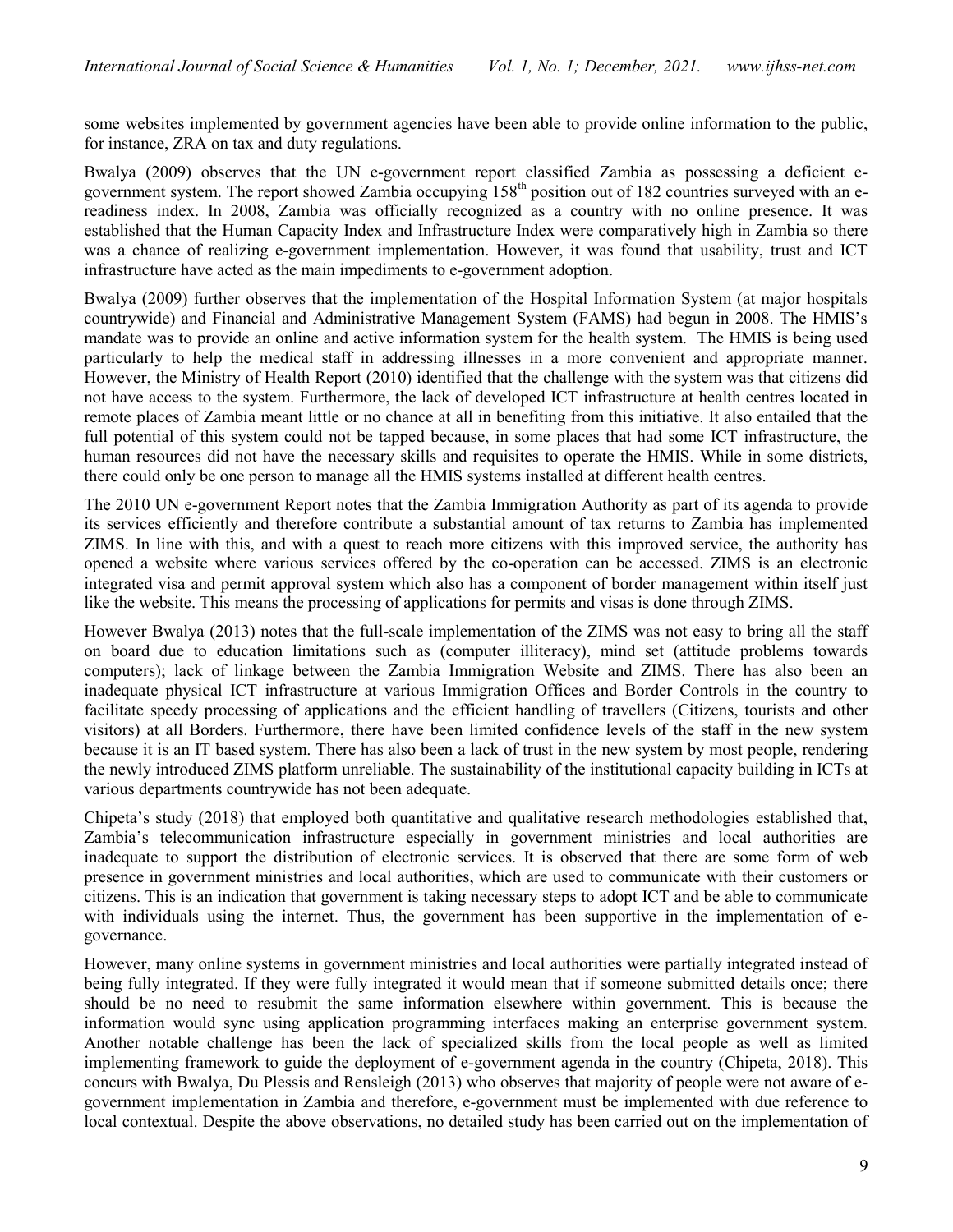e-governance system at the Road Traffic and Safety Agency (RSTA). This study therefore seeks to cover this gap in the existing literature.

# 2.2 E-governance implementation in the world

## 2.2.1 Nigeria's Model of E-Governance

Nigerian government adopted a model of electronic governance (e-governance) called the Public Private Partnership (PPP) model. This model of e-governance was endorsed by the United Nations (UN) as a viable option for successful deployment of e-governance across the world. Nigeria has been rated "medium high" for having functional government websites. In the United Nations (UN) ratings of 2018, the country was number 139 out of 291 countries. Although, Nigeria's Internet access is low it is growing gradually. For example in the past few years' students in the country have gone on-line for National Examination Council (NECO). Furthermore, the banks in the country are connected to inter switch which has made it possible for people to access their bank account from anywhere (Angunloye, 2007). The government also put in a deliberate directive for all civil servants to be e-literate; all state workers and instructors to be computer specialists. Thus, government agencies were expected to organise computer training programmes for their workers from time to time.

Nigeria's telecommunication and ICT infrastructure has grown astronomically. However, Nigeria had a number of limitations. For example, it was found that the gap between those who have technological access and those who do not is still widening. Income, education and age were established as important social determinants of internet access, and that older people and those with low incomes were less likely to use the internet. Although it was identified that electronic service delivery optimizes government operations in service delivery, it was also found that the extent of citizen's participation is threatened by digital divide. The digital divide referred to the gap between those who could effectively benefit from information and communication technologies (ICTs) and those who could not (Okwueze, 2010). Another notable challenge was the chronic lack of qualified staff and inadequate human resources training. The problem hinges on the availability of human capacities that have technical skills, for installation, maintenance, designing and implementation of ICT infrastructure (Ibid, 2010).

Therefore, Nigerian government should show more interest and commitment in supporting ICT training and services as a strategy for addressing the digital gap especially the most valuable. While there is no doubt that the government is fully committed to the development of ICT and telecommunications infrastructure, and considering the improvements in the sector over the past couple of years the country's infrastructure ranking should have improved tremendously and it has. however, it now has the fastest growing and most lucrative telecommunications and ICT market in Africa and third in the world behind China and Brazil (Aneke, 2009).

### 2.2.2 South African e-governance implementation

South African government has a web portal branded "Batho Pele Gateway" which provides information on government services and other information such as legislation, policies. This portal was launched in 2004, with the aim to create a customer oriented mindset in the South African public service, and to imitate the mindset of the "competitive commercial market, in which private companies cannot afford to ignore the needs and wishes of their customers". The portal is a government information service that ensures the public is informed of government's implementation of its mandate through direct dialogue with people in disadvantaged areas.

The country also launched web site projects for all municipalities. Furthermore, the government also deployed wireless broadband to schools, centers of excellence, and target clinics, hospitals, libraries, multipurpose community centers and post offices to help increase the uptake and usage of ICTs as well as help deliver inclusivity in building an information society.

Cell phone infrastructure has not yet been applied enough in South Africa to provide e-government services, however, it holds great potential because of its impact and high adoption rate among the country's citizens. It is noted that E-government is evaluated through public participation and access to public services is a necessary part of e-government, but not sufficient. South Africa has, over the last decade, experienced growth in the cellular phone industry following the liberalization of various segments of the telecommunications sector. For example, the country has four mobile phone operators, namely Vodacom, MTN, Cell C and Virgin Mobile and Heita which is part of Telkom. Some of the cellular phone providers are involved in promoting access to rural communities.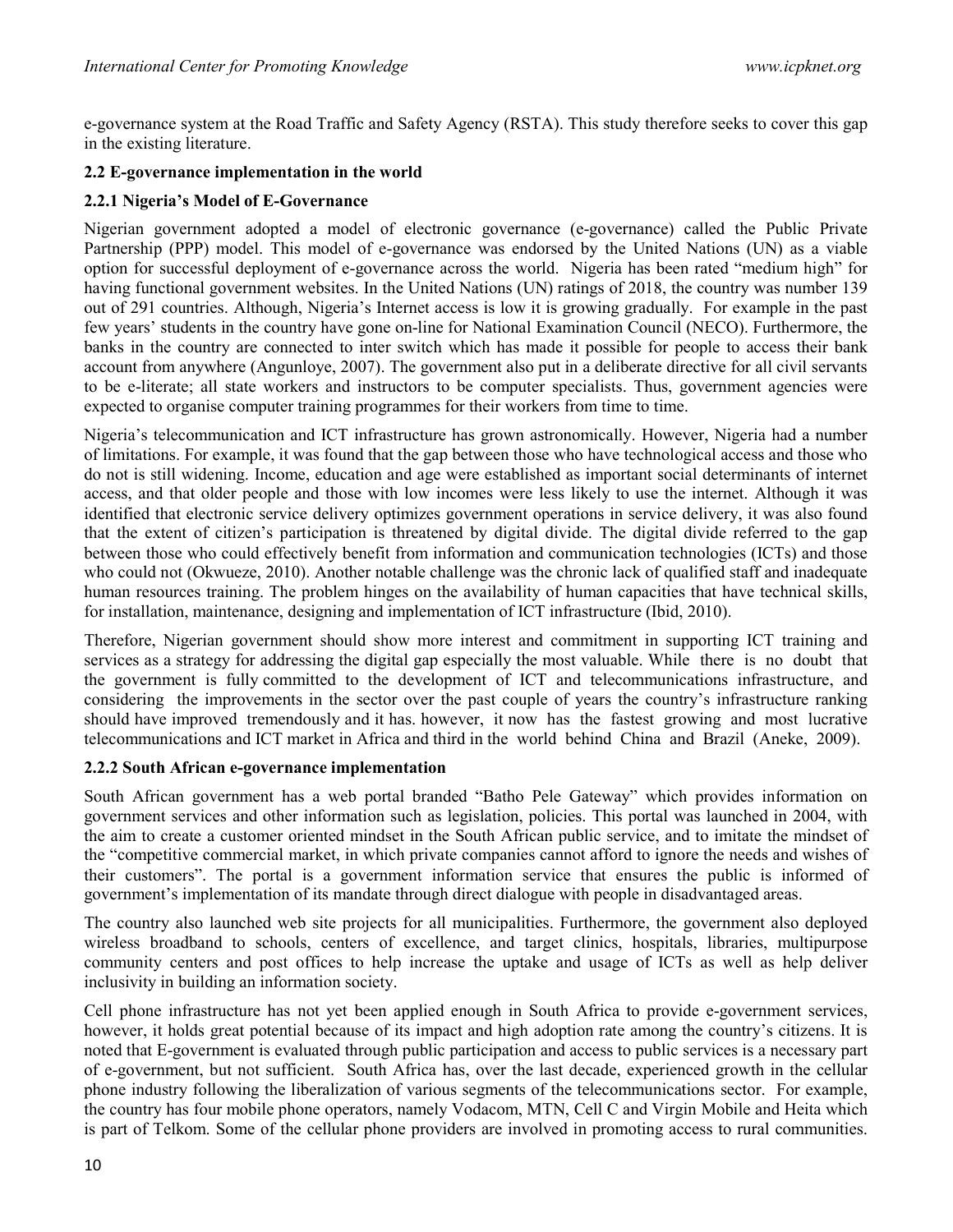For example, Vodacom has deployed more than 90,000 community-service telephones to South Africa's under serviced areas, where they have become invaluable sources of entrepreneurial activity for hundreds of community phone-shop operators.

The country has Multi-purpose community Centres (MPCC) and internet access which provide different user groups within a community with a wide range of services for education, business, health, weather, market prices, farm practices, sale of farm inputs, and many more. These multipurpose community centres, are perceived to be public places where people can access computers, the internet, and other digital technologies that enable them to gather information, and create, learn, and communicate with others while they develop essential digital skills or as centres where modern IT facilities are shared by the citizens of a specific local community within a rural or deprived urban area. Multipurpose community centres present several opportunities as well as a number of challenges. The opportunities they engender may include: facilitating sharing of information, offering a chance to reduce social isolation and marginalization experienced by rural communities, providing a means of dialogue between rural communities and decision making bodies and enhancing literacy through distance education.

Despite South Africa's significant investment in ICT infrastructure, policy and regulatory framework to effectively roll out e-government services, the country faces a number of challenges. Service delivery in South Africa is guided by the principle of public service for all under the brand "Batho Pele" (translated to mean people first). The eight Batho Pele principles serve as an acceptable policy and legislative framework regarding service delivery in the public sector. These principles include (Department of Public Service and Administration, 1996); consultation (engaging with customers in terms of what they want); service standards (continually improving services); access (enabling disadvantaged persons to access services and speaking in understandable languages); courtesy (being polite, courteous and friendly to customers); information (reaching all customers to make sure they are well informed about the services government departments provide); openness and transparency (being open and honest about every aspect of work by publishing annual reports to tell citizens how resources were used, how much everything costs, including costs for staff and equipment delivery, services); redress/dealing with complaints (providing a mechanism for customers to record when they are unhappy with a service); and best value (giving customers the best service using all the resources, eliminating waste, fraud and corruption; and finding new ways to improve services at little or no cost).

Despite well expressed service delivery principles, South Africa is faced with a number of challenges in terms of service delivery, including problems of poverty, inequality, corruption, insecurity, illiteracy, skills shortage amongst many. The low level of success discourages a lot of people from using these facilities meant to enhance service delivery leading to user dissatisfaction. Furthermore, 45 per cent of South Africa's population is estimated to be living in rural areas, where ICT infrastructure is far less developed than in urban areas. Lack of equal access to all citizens especially with regard to rural-urban divide in the distribution of national resources, long distance travelled, shortage in the skills necessary to use the internet, read or understand the content; long waiting times to use the internet; and the high costs of access. The people residing in rural areas rely on word of mouth as a method of passing information. It is therefore important to realize the potential of accessing and passing information via mobile devices and internet in areas where they gather to share information.

On the technical front, there are many challenges predominantly with legacy systems and the need to implement transversal systems in order to achieve the horizontal integration required for cross departmental integration. The Department of Communications points out that the central challenge to the implementation of the Information Society Development Plan (ISAD) in South Africa is the serious shortage of ICT skills and the state's limited capacity to deliver the necessary task force. This skills shortage is exacerbated by the brain drain caused by skilled ICT personnel and professionals leaving to work in developed countries or moving from the public to the private sector.

Today all universities in the country and about 6000 schools are ICT enabled; about 800 Public Information Terminals (PITs) have been established; over 80 per cent of health centres are connected with ICTs; all provincial and national government departments and many local governments have websites and e-mail addresses; an educational portal, Thutong, helps educators and learners to access curriculum related information; and an Open Source Software desktop application. However, it is the human resource development issue within government that needs prioritisa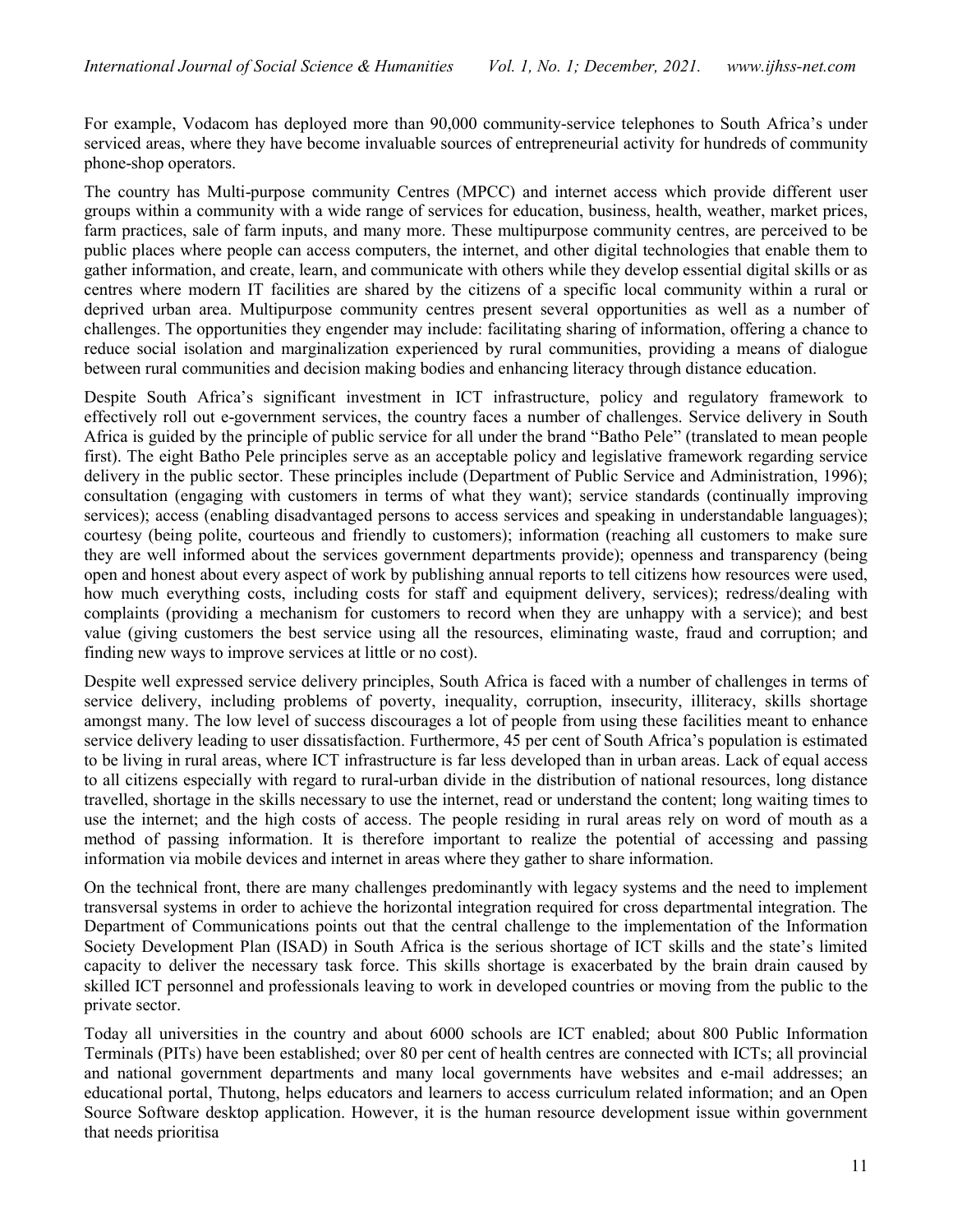tion. The education system needs to be aligned with the ICT demands of the country and scarce ICT skills need to be attracted and retained particularly within government.

Within the wider African context, e-government projects have tended to fail because of adopting technologies without the accompanying human skills and capacities to manage, integrate and sustain them; centralizing the use of technologies by national governments without extending the benefits to intermediary institutions such as local government, parliament and civil society; not linking good governance to the broader and more inclusive democracy; high levels of digital illiteracy; and inadequate resources (Cloete, 2007).

### 2.3 E-government successes

The Independent Electoral Commission (IEC) successfully developed an e-procurement system that allows for open and transparent bidding of government tenders aimed at preventing corruption. Moreover, the IEC leverages tools of multi-access to promote free and fair elections. In 2004, for example, IEC, in partnership with cell phone service providers, enabled voters to short message service (SMS) their identity number, and in return receive a message back indicating their eligibility to vote and the voting station's details. Moreover, a satellite-enabled network made it possible for the commission to register voters; relay, collect and verify ballots; and relay results across the country.

Custom-designed handheld scanners captured information from bar-coded ID books and greatly streamlined the process of voter registration. The other successful e-government project is the South African Revenue Services' (SARS) e-filing system which provides a way to conduct transactions related to tax returns on the internet between government and business. The National Traffic Information System (eNaTIS) an e-government initiative that is used for the application for driving licenses and the registration and licensing of motor vehicles; notification of change of ownership/sale of motor vehicles; and application for learners licenses has been a successful project. Most transport offices can provide the transactions and services across the nine provinces in the country (National Traffic Information System, 2008).

The web site of the Department of Labour is an excellent example of a public agency web site that is well tailored to the needs of its stakeholders. The web site is noted for being attractive and simple in design, allowing users to easily find the information they are looking for. In addition, there are various online filings/registrations, and the posting of online vacancies is available. The Department of Labour's web site is a fully featured site that is a one stop shop for labour issues ( Naidoo, 2012).

Government in South Africa, undoubtedly faces various challenges in delivering services including: slow response rates to citizens requests, lack of customer service orientation from public sector staff, limited and inconvenient hours offered by government institutions and long distances to reach government offices (particularly in rural areas) (Nkosi&Mekuria, 2010). It is argued that local government is at the forefront of understanding citizen's needs and is the 'delivery arm' of government. It is the obligation of municipalities to ensure that there is an improvement in services for underdeveloped communities. This will ensure that there is an equitable provision of services to all citizens (South African Local Government Association, E-Government has historically been associated with disappointing outcomes. The paper contributes to the ongoing discussion regarding the challenges facing e-government implementations in developing nations. This paper reflected on several themes that arose from discussions with municipal ICT representatives. The paper presented the outcomes of interviews and a workshop on the role of ICTs towards the development of communities. The qualitative primary data was analysed thematically to tease out the barriers for e-Government. The respondents indicated that their most pertinent issues were around areas such as lack of funding, shortage of skills, poor leadership and the profile of ICTs in municipalities. The data mirrored what was found in the existing literature indicating that South Africa's experiences are similar to its counterparts in the developing world. The findings show that for ICTs to be transformational there needs to be a consideration of the political context, culture and business processes bearing in mind the multi-actor environment and organizational setting (Weerakkody, 2009). Ultimately, the respondents believed that ICTs have a role in supporting and enabling development goals(Mawela, Orchara and Twinomurinzi , 2017)

# 2.4 Barriers and Enablers in E-Governance Implementation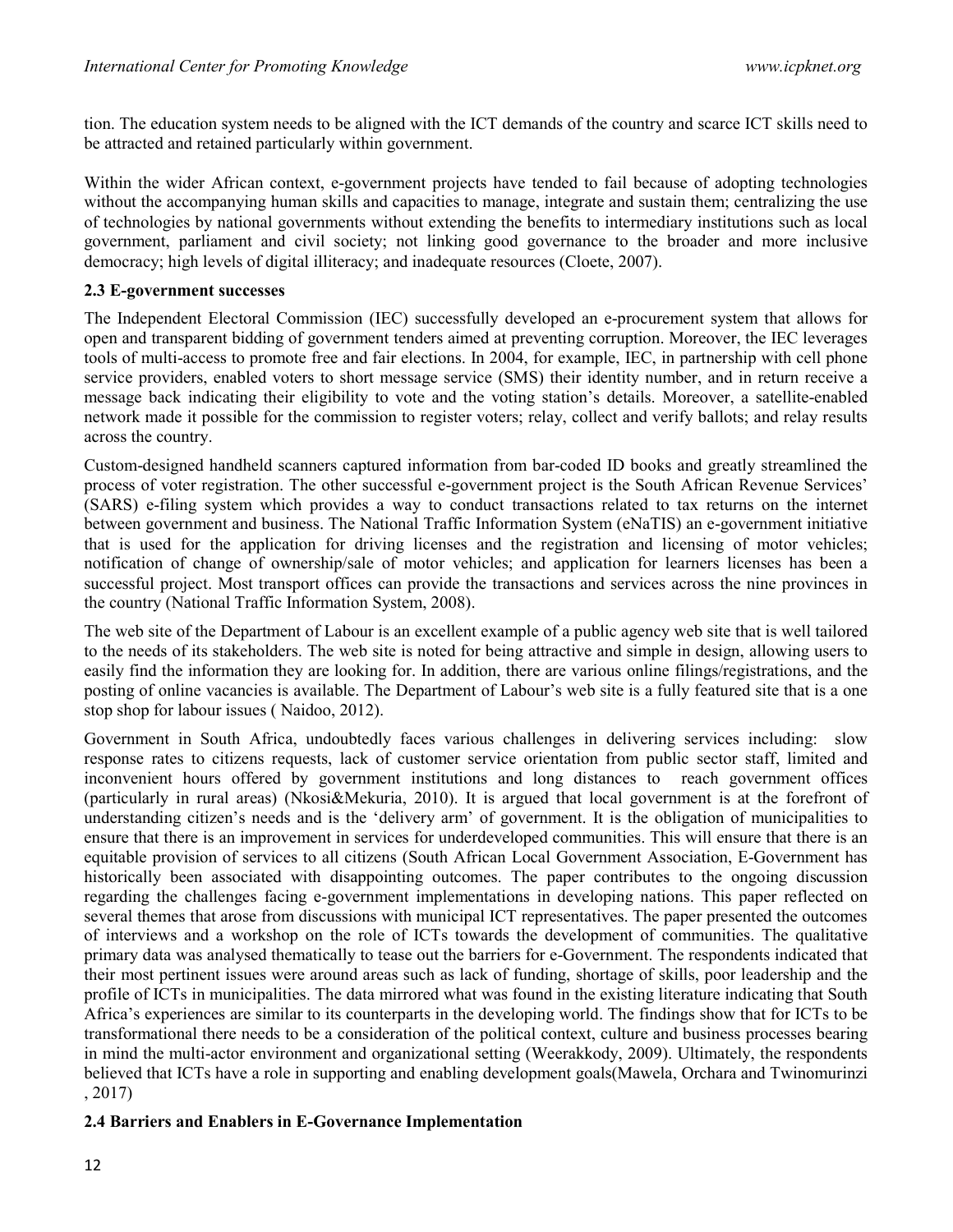Ashaye (2014) observes that e-governance does not only represent a change in the status for government technology nor does it only involve the use of information and communication techniques to improve the activities of public sector organisations, but that it also impacts on the strategy and operations of agencies. According to Chipeta (2018) the adoption of ICTs by the private sector has influenced the behaviour of consumers by bringing a lot of expectations among citizens on how government should deliver public services. It is indicated that most government ministries and local authorities have some form of web presence which they use to communicate with their customers or citizens, however, the local specialised skills are inadequate to derive the implementation of e-governance. It was also observed that there was an inadequate awareness and sensitization egovernance implementation in government ministry agencies and local authorities (Ibid, 2018). Ghayur (2006) states that e-governance implementation makes it possible for a number of services to be accessed from anywhere. The same quality of public services offered to the people living in bigger cities is also available for people living in rural areas through e-governance platforms (Ibid, 2006). According to Chipeta (2018) e-governance empowers consumers to access services anytime and anywhere using the internet thereby satisfying their need. Kalam (n.d) states that it provides a one stop information access to available online citizen services, builds awareness about online legal services as well as mobile governance. It actually demonstrates significant success in improving accessibility, cutting down costs, reducing corruption and extending help and increased access to un-served group.

Okwenze (2010) indicated that e-governance implementation lacked the digital divide problem as it raised the gap between those who could effectively benefit from the Information and communication technologies (ICTs) and those who could not. It was indicated that some people were less likely to use the internet such as the old and the low income earners (ibid, 2010). E-governance implementation may be affected by financial shortages, lack of adequate machinery and minimum support from the government to fully implement and use e-governance system. The unavailability of a website where people could access information, inadequacy of computers as well as the limited knowledge on the e-governance system. The, need to employ and engage into public private partnerships, training of personnel and increasing awareness of the public on e-governance is of great importance (Rajah,2015). Coates and Nikolaus(2010) revealed that the state of e-governance in Zambia was generally weak. Although, their focus was basically on the availability and functionality of e-governance websites in Zambia. Mzyece (2012) on the other hand revealed that some failure examples in e-governance implementation in Zambia indeed included government websites which were online but seldom updated; well written policies which were not implemented as well as projects which were initiated and launched but were not adopted or sustained by their intended users. Bwalya (2014), further observed that a lot needed to be done if e-governance was to succeed in Zambia. A majority of the people in Zambia were not aware of e-governance implementation in Zambia. Thus, it was desirable that e-governance was implemented with due reference to local contextual characteristics. The factors negatively influencing e-governance growth in Zambia needed to be addressed which would make the prospects for e-governance's contribution to revitalise the public service higher (Ibid,2014).

# 3. Methodology

The study used a qualitative approach to collect, analyse and present data. For the purposes of collecting data indepth interviews were conducted with selected key informants; focus group discussions were also used. In total two focus group discussions were conducted with ten agents, a further two focus group discussions where held with RTSA clients from the general citizenry. Four in-depth interviews were conducted with key informants, RTSA employees. Thematic approach was utilised for purposes of data analysis.

# 4. Discussion and Analysis of Findings

The section provides discussion and analysis of findings of the study. The key findings that emerged from the study on the implementation of e-governance at RTSA are presented. It is important to note that implementation of e-governance at RTSA is ongoing and many members of the public were not aware of the system.

# 4.1. Barriers and Enablers in the implementation of e-governance at RTSA

# 4.1.1 Enablers

The implementation of the e-governance system at RTSA has brought about decentralisation of some services which were previously only accessed physically at RTSA offices. Services such as road tax could now be accessed at Post offices and Zambia State Insurance offices. In an interview with one RTSA staff it was stated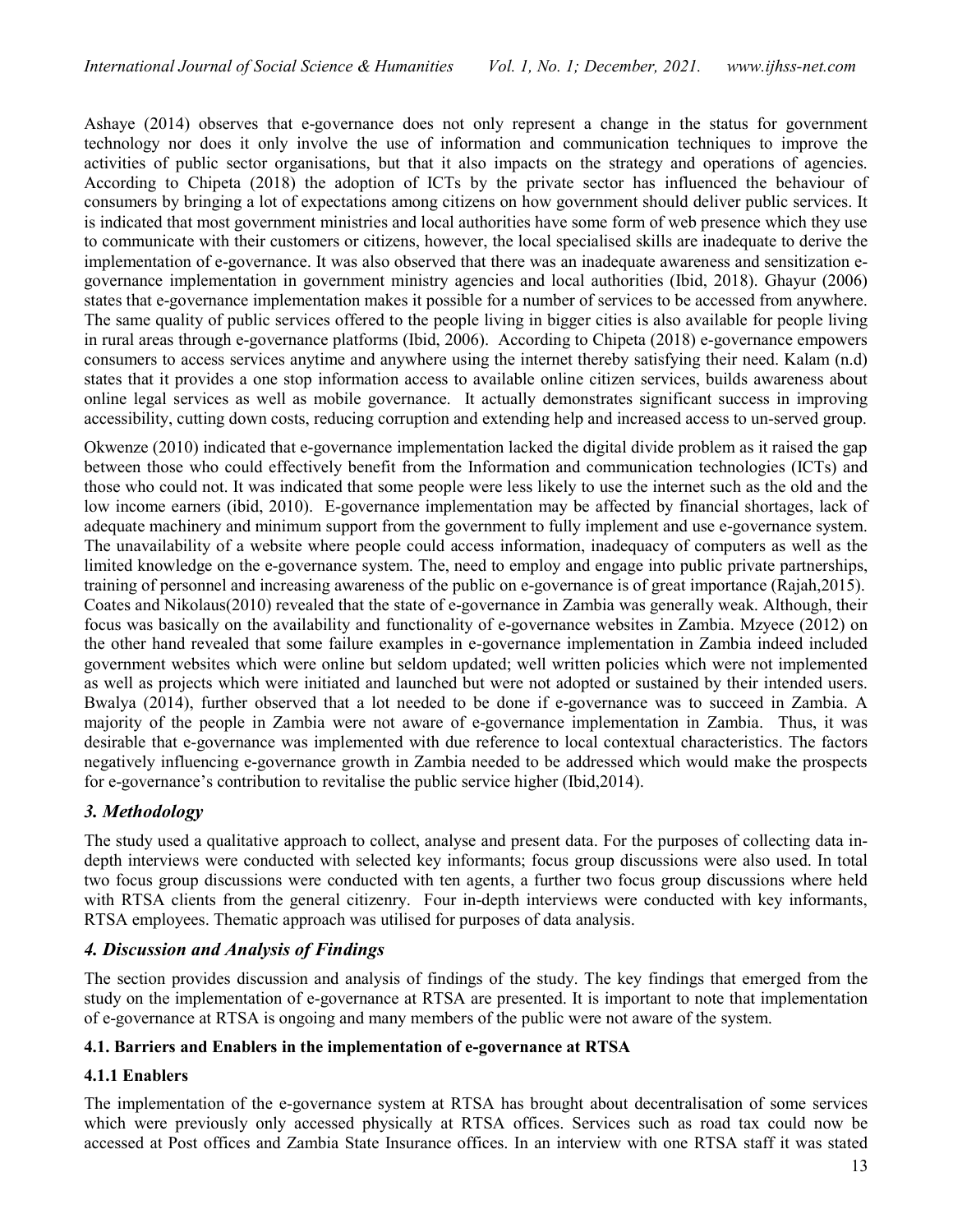that "The implementation of electronic governance had spread to various points let's say the Zambia State Insurance are doing part of our service in tax collection even post offices so it has spread widely, if it wasn't for that facility then we wouldn't have been able to manage all the queues." E-governance implementation had made access to information easier. In another interview with a RTSA staff it was stated that "Yes the public are able, there are toll free numbers and they can actually go to any offices and can access as well either online or right at the station. The toll free numbers are 983 and Facebook page too. It has actually made it easier for the public to find out information about RTSA services without having to visit RTSA offices."Service delivery had greatly improved, in an interview, a RTSA Staff mentioned that "It has greatly improved service delivery in that information retrieval is quite fast and every RTSA station is inter linked therefore the services provided at one station can also be provided elsewhere within RTSA system, so it has enhanced service provision at all the stations and files can be easily accessed…" A staff also noted that "Yes it has assisted and improved traditional storage of information to electronically stored information, in that it actually stores more information than the traditional format." "It reduces on the filing cabinet and loss of data. The e-governance system has a very huge storage capacity such that for so many years you will still retrieve your data."

### 4.1.2 Barriers

Although the system showed some good conditions or enablers, there are some barriers or challenges experienced such as in a focus group discussion a participant said…. "One of the most cumbersome service which is motor vehicle fitness is still accessed at the RTSA offices and it takes some time for one to complete the process because it is very long."

In an interview a RTSA staff stated that "Just like any other internet based program or software they are easily affected by the fluctuations in network and internet speed. In the case of e-governance as a RTSA web based service, it is affected by congested servers and slow network too. A participant in a focus group discussion said…. "The network is a big component in this service in many ways as compared to paper based also there many times as compared to previously where many times the network would be gone for some time and thereby delay in process of transactions."

Another participant in the focus group discussion said…. "Does not include money transactions yet". This is a serious barrier because e-governance is supposed to promote a quick way to access services. Thus, it must provide a way in which one can freely make payments on the online system without walking into RTSA offices or the Post office, the Zambia State Insurance offices or even the banks. Including this component can completely change the system and improve service delivery because most of RTSA's services does not include money transactions. Meanwhile, in the most recent past, a number of banks have discouraged cash handling and exchange as it promotes stealing and fraud. It is for that reason; that online money transfers have been promoted, the use of Point of sell transactions (POS) to avoid money exchanges. Therefore, if this service was to be more useable it must have this service. A participant in focus group discussion indicated that "I think it would be nice if vehicle registration could be done online and the payment of fitness and road taxes as well, it would make me very happy."

In most cases just like any other online based service, it requires the use of internet and if one does not have access to internet that day or the system is experiencing server overload then access to information is limited on that service. This is even more disadvantageous for the users as they require to be connected to an internet service of some kind for them to fully benefit from this service and that already is an exclusion criterion for clientele that may not have access or may have little or no knowledge of ICT. A participant in the focus group discussion stated that "The network or internet connectivity is a big component in this service in many ways as compared to paper based because it is the channel of service provision where many times the network would be gone for some time and thereby delays in process of transactions."

### 4.2 Implementers View Point

The introduction of the platform at Ndola RTSA office had improved the ICT skills of the workers. In an interview a member of staff at RTSA stated that "one would say it has come with improved ICT skills for the workers because of it being online and computer based work, it has prompted most staff to improve their ICT skills and has proved to be more workable for them." Information and Communication Technologies is in many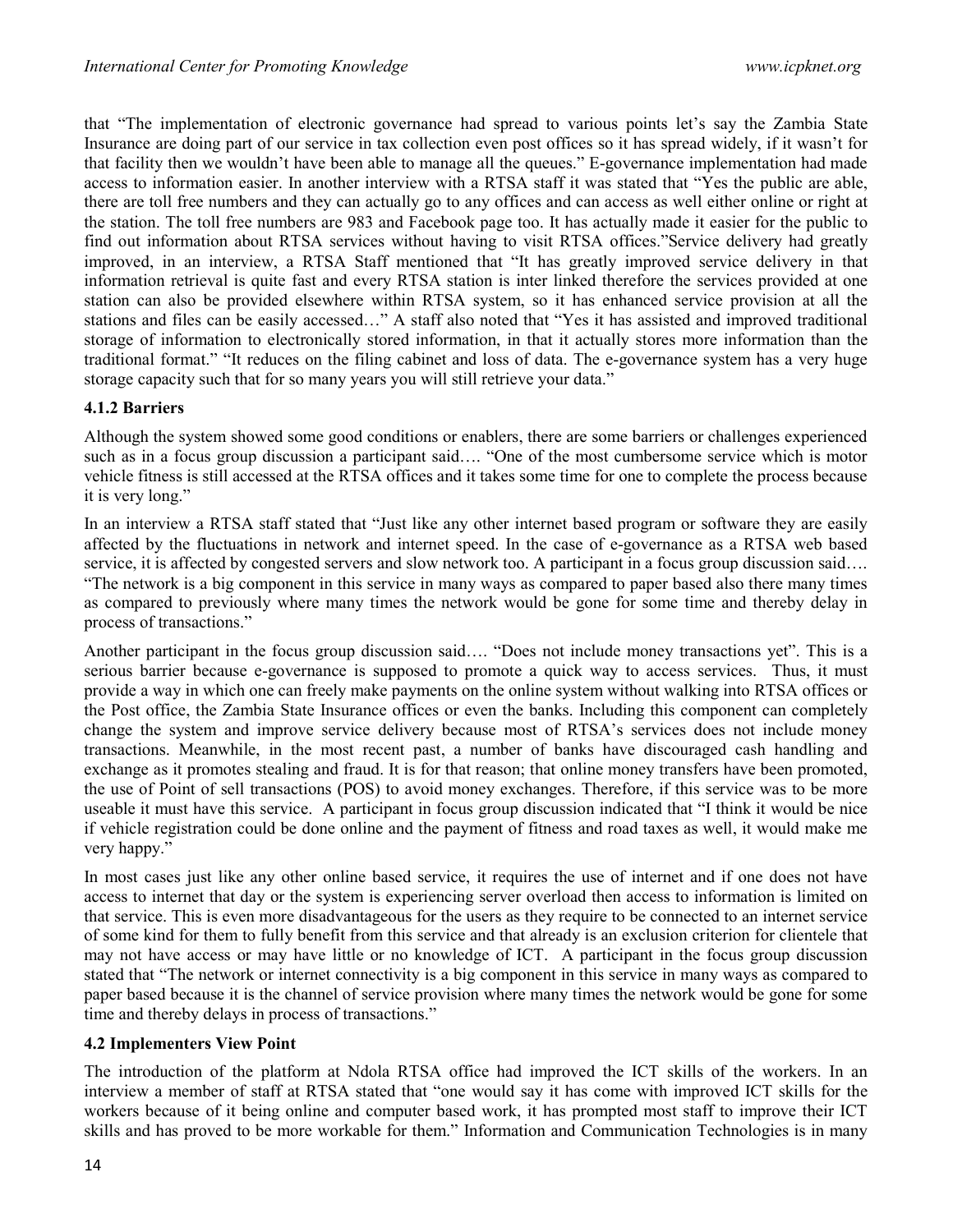organisations is a department on it's on and for many staff especially if they are not in the ICT department may not need the skill because they do not use it on a daily basis. However, because of the new system many staff are required to use it in their daily tasks, thus an improvement in staff ICT skills.

A RTSA staff also indicated in an interview that "the use of the system had brought in a reduction in the use of paper and the traditional filing storage systems. The platform had assisted traditional storage of information as well as the electronically stored information. It actually stores more information than the traditional format. It also reduces on the filing cabinet and loss of data".

A staff in another interview stated that "the retrieval of files is easy especially that the e-governance system has a very huge storage capacity such that for so many years you will still retrieve your data". "It was also mentioned that the staff had also become more effective and efficiency in service provision. This is mostly because all services are done online, especially enquiry and information provision both within and outside the organisation".

The introduction of the system had recorded a reduced time that customers or clients spend waiting in line to receive services. This is mostly because they can access other services elsewhere like the post office, thus in other words the decentralisation and online contacts customers can make to access some of these services has reduced waiting time and has recorded a lot of happy customers and good results as more people are utilising and using the services. One RTSA staff in an interview added that there are a number of services one can access without having to physical walk to the stations "They can do enquires of motor vehicles, driver licenses, they can search their fines if they had committed any offence on the road they can still search on the platform like ask RTSA or pay my fines platform they can get their data."

# 4.3 Users View Point and Perceptions

With all the good things and advantages that can be said about the e-governance system, one disadvantages that has come from the users is that the online data bases or website has rarely updated information and in most cases even when one contacts RTSA through the whastapp lines and toll free lines the people that answer do not seem to have adequate information to the questions asked. RTSA end user who was part of the focus group discussion stated that "They will either tell you to call back or hold on to the call as they find out more information from the senior staff." Another participant stated that "I have just observed that there is an improvement in the services because road tax for example we are able to ask at the Post office and Zambia State Insurance but I have always wondered how this has come about."

For every service provided to the people if there is no much awareness given, utilisation becomes restricted and limited and most users who may have benefited from the service may not really benefit because they are not made aware of the services and how much information they can get from it. Most interviewed users did not know the exact number of services that one can get from the online platform and how much interaction is provided for them.

### 4.4 Perceptions of users and implementers on service provision through e-governance

Saugata (2007) revealed that a lack of awareness of e-governance implementation from the public crippled the functionality and usage of e-governance system. It was stated that there were cases in which the public in rural or isolated areas were not aware of the existence of such a service and did not have adequate access to advanced technologies (Ibid, 2007). Matimati and Rajah (2015) established that e-governance required a lot of skills and the use of websites and internet. They suggest that the training of personnel in e-technology was necessary in order to equip them with skills to make use of modern ICTs (Ibid, 2015).

# 5. Recommendations

This study clearly indicates that the Road Transport and Safety Agency has implemented e-governance. However, based on the responses from RTSA staff and the agents there is still more that has to be done for the effective implementation of the system.

• There is need for the agency to publicise and sensitise the public on the new system so that the public were aware of its existence.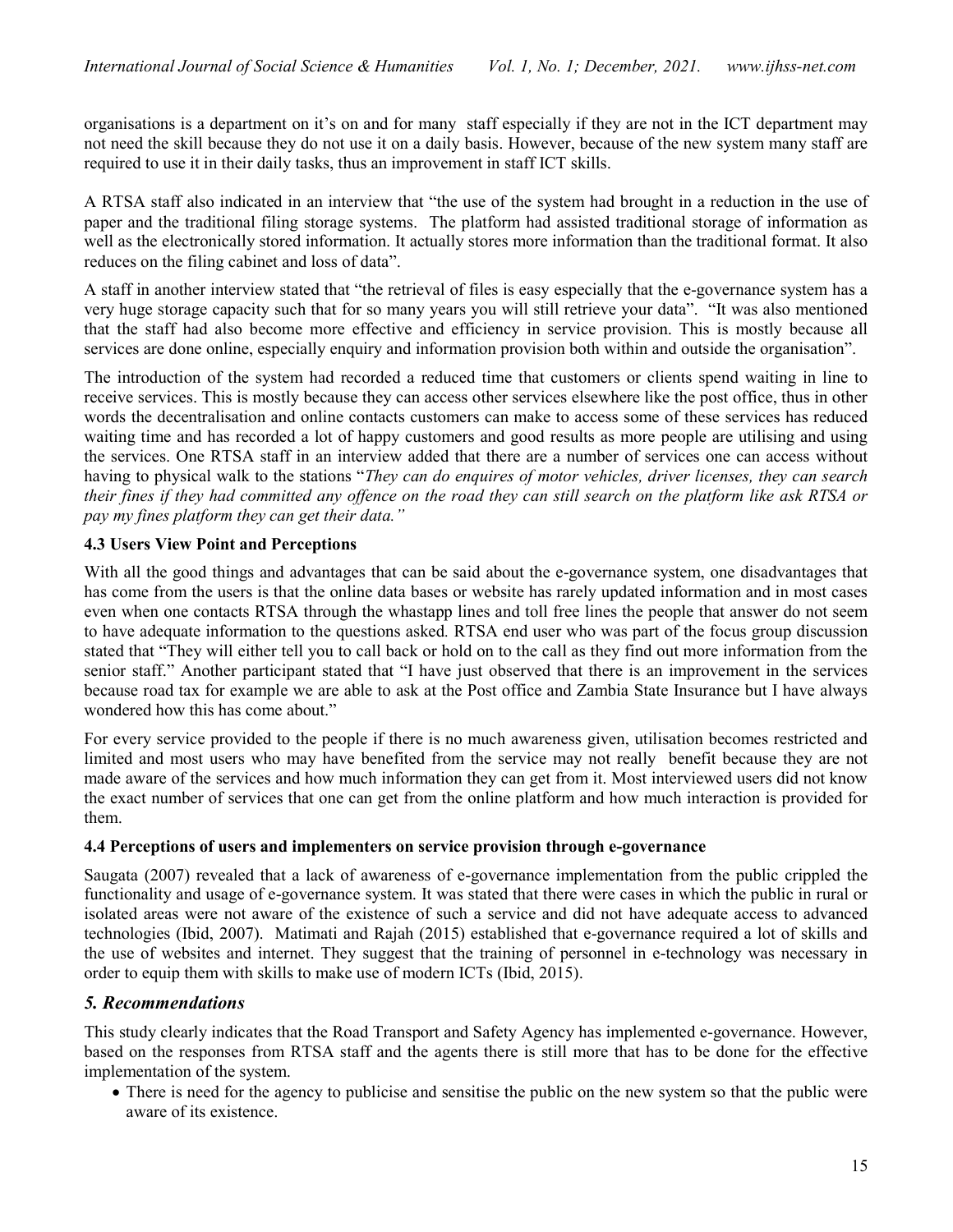- The system must include money transaction payment to enable the public make payments for the services online and from anywhere.
- The agency must ensure that more services were included on the system.
- The online services and the website must be frequently updated.
- The agency must look into expanding its information and communication technology capacity.

# References

Al-Tawil, K.M. & Said, S. (2002). E-Governance – Where We Stand? The Fourth Mediterranean

- Development Forum (MDF4), Amman, Jordan, October 6-9, 2002. http://www.worldbank.org/mdf/mdf4/papers/altawilsait.pdf.
- Akhtar, I (2016). Research Design. Research in Social Science Interdisciplinary Perspective. New Delhi.
- Attride-Stirling, 2001.Thematic Networks: An analytic tool for qualitative research. Sage Publications, London, p: 387-388.
- Backus, M. (2001). E-Governance and Developing Countries, Introduction and examples, Research Report, No. 3.
- Braun, V., & Clarke, V. (2006).Using thematic analysis in psychology. Qualitative research in psychology, 3(2), 77-101.
- Bwalya, K.J (2009). Factors affecting adoption of e-government in Zambia.The electronic journal on information systems in developing countries.http://www.ejisdc.org. EJISDC (2009)38, 4, 1-13
- Bwalya, K.,Du Plessis, T.andRensleigh, C.(2014). E-government implementation in Zambia prospects, Transforming Government: People, Process and Policy, Vol. 8 No. 1, pp. 101130. https://doi.org/10.1108/TG-01-2013-0002.
- Carino, L. V. "The Concept of Governance". National College of Public Administration and Governance, University of the Philippines.
- Donald J. Calista, D. J and Melitski, J. (2007). E-Government and E-Governance: Converging Constructs of Public Sector Information and Communications Technologies. PAQ SPRING. J. Service Science & Management, 2009, 3: 190-203 doi:10.4236/jssm.2009.23023 Published Online September 2009 (www.SciRP.org/journal/jssm) 2009 SciRes JSSM. Encyclopedia of Survey Research Methods. (2008).
- Fang, Z. (2002). E-Government in Digital Era: Concepts, Practice and Development. International Journal of the Computer Vol. 10(2) p i.-22.
- Fouka, G and Mantzorou, M (2011). What are the Major Ethical Issues in Conducting Research? Is there a Conflict between the Research Ethics and the Nature of Nursing?Health Science Journal Volume 5, ISSUE 1. Athens, Greece.
- Gage, J (2002). Some thoughts on how ICTs could really change the world. In the Global Information Technology Report 2001-2002.Readiness for the Networked World, Center for International Development, Howard Universities.
- Heeks, R (2001). Understanding e-Governance for Development. Volume 11, No. 3, Institute for Development Policy and Management, University of Manchester.
- Hafkin, (2009). E-government in Africa: An overview of progress made and challenges ahead. UNDESA/UNPAN workshop on electronic/mobile government in Africa: building capacity in knowledge management through partnership. United Nations Economic Commission for Africa.
- Islam, M and Ahmed, A (2007).Understanding E-Governance: a theoretical approach.Asian Affairs, Vol. 29, No. 4: 29-46. CDRB Publication
- Jain, A. (2004). Using the lens of Max Weber's theory of bureaucracy to examine E-Government research.Proceedings of the 37<sup>th</sup> Hawaii international conference on system sciences. 07695-2056-1/04. Iaisumedu.org/DESIN-Ibarra/salon/2006I/fta06I/lectura\_04.pdf.
- Joseph, B. K. (2017). Determining Factors Influencing E-Government Development in the Developing World: A Case Study of Zambia.Doi: 10.5171/2017.143795.
- Kumar, V., Mukerji, B., Irfan, B. and Ajax, P. (2007) Factors for Successful e-Government Adoption: A Conceptual Framework, the Electronic Journal of e-Government, 5, 1, 63-77.
- Lusaka Times (2017).(www.lusakatimes.com3<sup>rd</sup> September 2018, 18:00 hours).